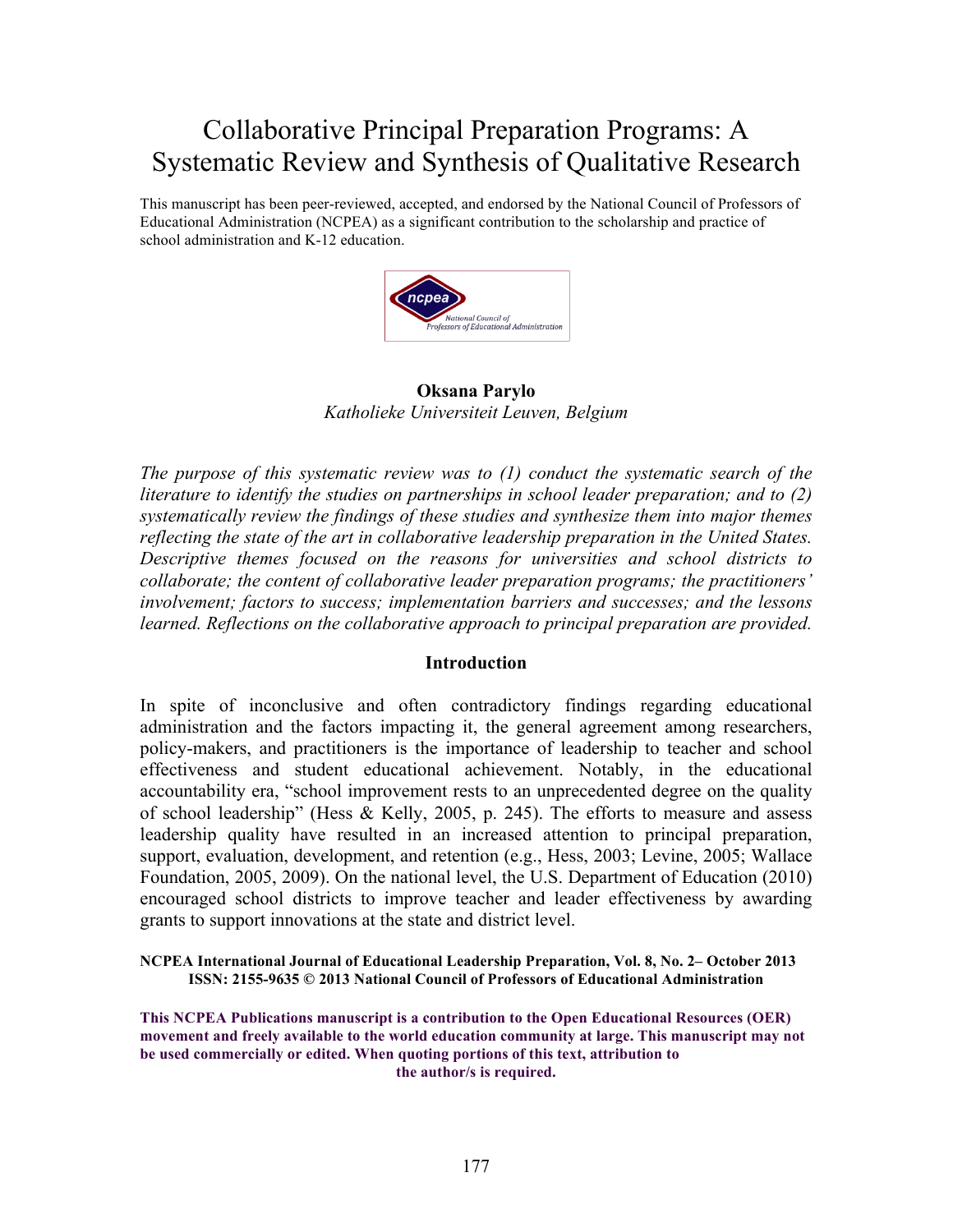Notwithstanding the efforts to support, develop, and retain sitting principals, an area that has received greater attention is leadership preparation. This interest was partly attributed to connecting school effectiveness to leadership preparation: if "there is a national imperative to improve our failing schools, then there is also a national imperative to strengthen the preparation of school leaders" (Wallace Foundation, 2008, p. 11). To the growing concern over leadership preparation, quality, and effectiveness, researchers have responded with numerous studies of leader preparation programs, while practitioners and professional organizations have developed alternative forms of school leader preparation.

Believed to be the key to principal effectiveness in the leadership position, leader preparation has been thoroughly examined by researchers and policy-makers over the last two decades. Aptly summarized by Orr (2011), "Leadership preparation has become one of this decade's primary approaches to educational reform and improvement of student achievement" (p. 115). Because in the USA, much like in other educational systems around the globe, leadership preparation has been traditionally conducted by the universities, and graduate leadership preparation programs have been among the first to face scrutiny and criticisms. As a result, numerous studies criticized university-based leader preparation as inadequate and ineffective (e.g., Elmore, 2000; Farkass, Johnson, & Duffett, 2003; Hess, 2003; Levine, 2005) and suggested the need to restructure leadership preparation programs (Hess & Kelly, 2005; Young & Kochan, 2004). Specifically, traditional leader preparation programs did not prepare principals to effectively use data, do research, and hire and evaluate personnel (Hess & Kelly, 2005). To summarize, "All too often, training has failed to keep pace with the evolving role of principals. This is especially true at most of the 500-plus university-based programs where the majority of school leaders are trained" (Wallace Foundation, 2012, p. 6).

In light of such criticisms, some university-based leadership preparation programs went for an accreditation review by the National Council for Accreditation of Teacher Education (NCATE) and the Educational Leadership Coordinating Council (ELCC) in an effort to improve program quality (Orr, 2011). In addition, the Interstate School Leaders Licensure Consortium (ISLLC) suggested ISLLC standards with an overall goal of increasing the quality and accountability of leader preparation (McCarthy, 2008). Although these standards were criticized by some researchers (e.g., English & Papa, 2010), they offered much-needed guidelines to regulate leader preparation. The importance of standards was emphasized by recent reports asserting that exemplary principal preparation programs are aligned with professional and state standards for leadership preparation (Darling-Hammond et al., 2010). Thus, university-based leadership preparation has been changing to reflect the needs of the accountability era by preparing instructional leaders, ready to be effective from the first day in the seat. Among the new components of school leader preparation were: (1) increased entrance requirements; (2) cohort models; (3) performance-based standards; (4) individualization; (5) skills development and assessment; (6) reflective practice; and (7) continuous program review (Lauder, 2000). A recent review of published state regulations for principal preparation (Roach, Smith, & Boutin, 2011) outlined major trends in the principalship: (1) standards-based preparation; (2) increasing assessment and accountability; (3) growing number of providers for administrator preparation and development, and (4) assessing principal success based on school improvement and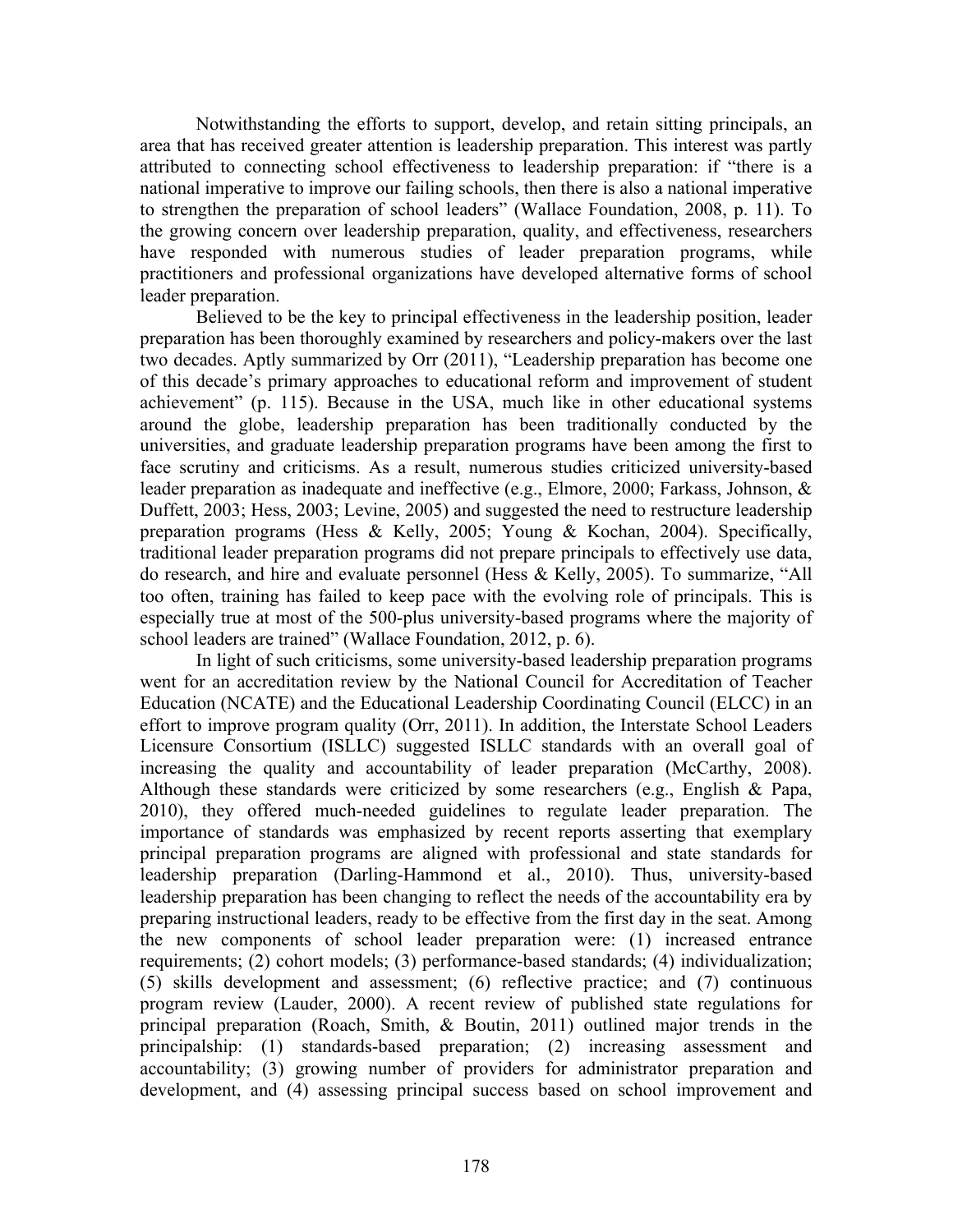student scores on standardized exams. In addition, current principal preparation programs include field-based learning (Reames, 2010), action research (Turk, 2001), and case studies (Sherman, 2008) as part of their curricula. One of the new areas in leader preparation is blended or online principal preparation programs (e.g., Korach & Agans, 2011). On the one hand, offering online instruction is the new direction in education, from massive open online courses (MOOCs), to online webinars and professional development seminars, to blended or courses and programs delivered entirely in the online format that are increasingly offered by the U.S. universities. Also, some international universities are adopting this model. On the other hand, online delivery may limit or fully eliminate face-to-face interaction that is important to promote connectedness among the students of principal preparation programs (Choi, Browne-Ferrigno, & Muth, 2005).

In addition to restructuring traditional university-based leadership preparation, states, school districts, and professional organizations have suggested alternative forms of leadership preparation. Among the most known are the initiatives of the Danforth Foundation (Murphy, Moorman, & McCarthy, 2008); the Wallace Foundation (Wallace Foundation, 2009, 2012); and alternative principal certifications offered by professional and for-profit organizations (Murphy et al., 2008). In spite of the short existence of such programs, there is a growing interest in them, heated by the research reports indicating that these alternative preparation programs are more rigorous and more effective than traditional programs (Militello, Cajda, & Bowers, 2009), graduating better-prepared candidates for school-level leadership positions (Bradshaw, Perreault, McDowelle, & Bell, 1997).

A separate place in principal preparation literature is given to collaborative programs. Collaboration can occur at the state level (Williams, Burns, Johnson, & Lindle (1996) or at a district level (Wallace Foundation, 2008). One aspect of this approach to preparing school principals is partnering school districts with the universities to equip aspiring school leaders with practical and theoretical knowledge necessary to succeed as a principal (Hale & Moorman, 2003; Mohn & Machell, 2005). Overall collaborative preparation programs are believed to be "of better quality and […] more effective, particularly in their instructional leadership ability, capacity to transition well into leadership roles, and understanding of district functions and processes" (Orr, King, & LaPointe, 2010, p. 120).

#### **Study Purpose**

Notwithstanding the growing interest in the topic, research reports that principal preparation has not been systematically examined and calls for more research in this area (Hallinger, 2003; Cowie & Crawford, 2007). One of the promising trends in leadership preparation is university-school district partnerships that are often suggested as a more effective way to prepare principals (e.g., Orr, 2006). Notably, a recently published review of international patterns in principal preparation emphasizes collaboration among government, university, and schools as a common feature of high-quality leader preparation programs (Walker, Bryant, & Lee, 2013). However, because this form of delivery is relatively new, it should be further examined to outline potential areas in need of improvement. Therefore, the purpose of this systematic review is to (1) conduct the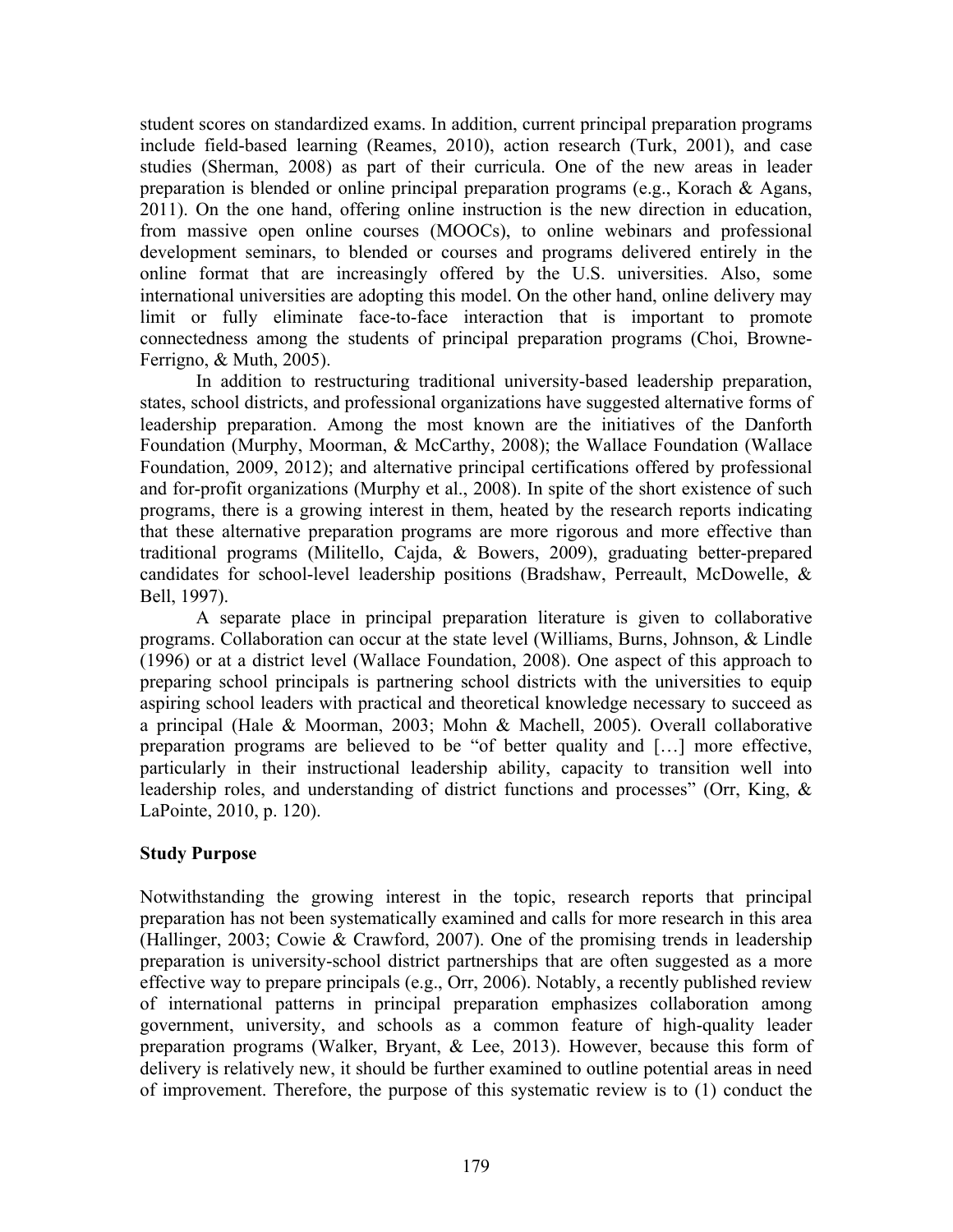systematic search of the literature to identify the studies on partnerships in school leader preparation; and to (2) systematically review the findings of these studies and synthesize them into major themes reflecting the state of the art in collaborative leadership preparation in the United States.

The information about the state of collaborative leadership preparation in the U.S. is readily available from numerous sources such as research articles, reports, and executive summaries. The present article does not provide an original study; instead, it offers a synthesis of research on what is known on the topic. In so doing, it offers a summary of the major themes from original studies, thus contributing to the literature on educational preparation and to the larger field of educational administration.

#### **Methodology**

This study was conducted in three steps: (1) systematic literature search; (2) critical assessment of the identified articles; and (3) thematic synthesis of the articles. First, to identify published research on the topic of interest, a systematic search of the major educational research databases was conducted. Specifically, five online databases were searched JSTOR, EBSCO, SAGE Journals Online, ScienceDirect and Web of Science. Search terms included: 'leader preparation,' 'principal preparation,' 'district partnership,' and 'university district partnership,' and 'collaborative leader preparation.' The initial search returned over 3000 entries; however, when the search was modified to include either 'partnership' or 'collaboration,' the number of entries reduced to fewer than 300. The titles and abstracts of these entries were screened to examine their fit to this analysis. Criteria for inclusion in this systematic review were: (1) qualitative (or predominantly qualitative) research design; (2) English language of the manuscript; (3) focus on the U.S, context; and (4) the publication date between 2007 and 2013. This timespan was selected to include the most recent published studies to reflect the state of the art of collaborative leaders preparation in the USA. In total, there were 26 studies selected at this stage and used in the next step.

Second, a critical appraisal of the identified articles (n=26) was conducted. To assess the studies, an instrument developed by the Critical Appraisal Skills Programme (2006) was used. The instrument contained 10 questions aiming to assess the rigor, credibility, validity, study design, relevance to this analysis, and the overall merit of the manuscript. If the article assessment was over 25 points (out of 36 possible points), the article was included in the subsequent thematic synthesis. This step was added to include only high-quality relevant studies, not all studies found on the topic. Therefore, the sample was purposive, not all-inclusive (Doyle, 2003), aligned with qualitative methodology. In addition, when the articles were identified, their references were screened for additional relevant articles; if the title seemed related to the topic of interest, the manuscripts were sought after and included in the analysis. In total, there were 10 manuscripts selected for this analysis: 8 of them were research studies and 2 were research reports (Fry, Bottoms, O'Neill, & Walker, 2007; Orr, King, LaPointe, 2010). I chose to include these research reports in this analysis because they (1) focused on the topic of interest and (2) summarized the data on collaborative leader preparation from several states, thus offering a broader perspective on the topic.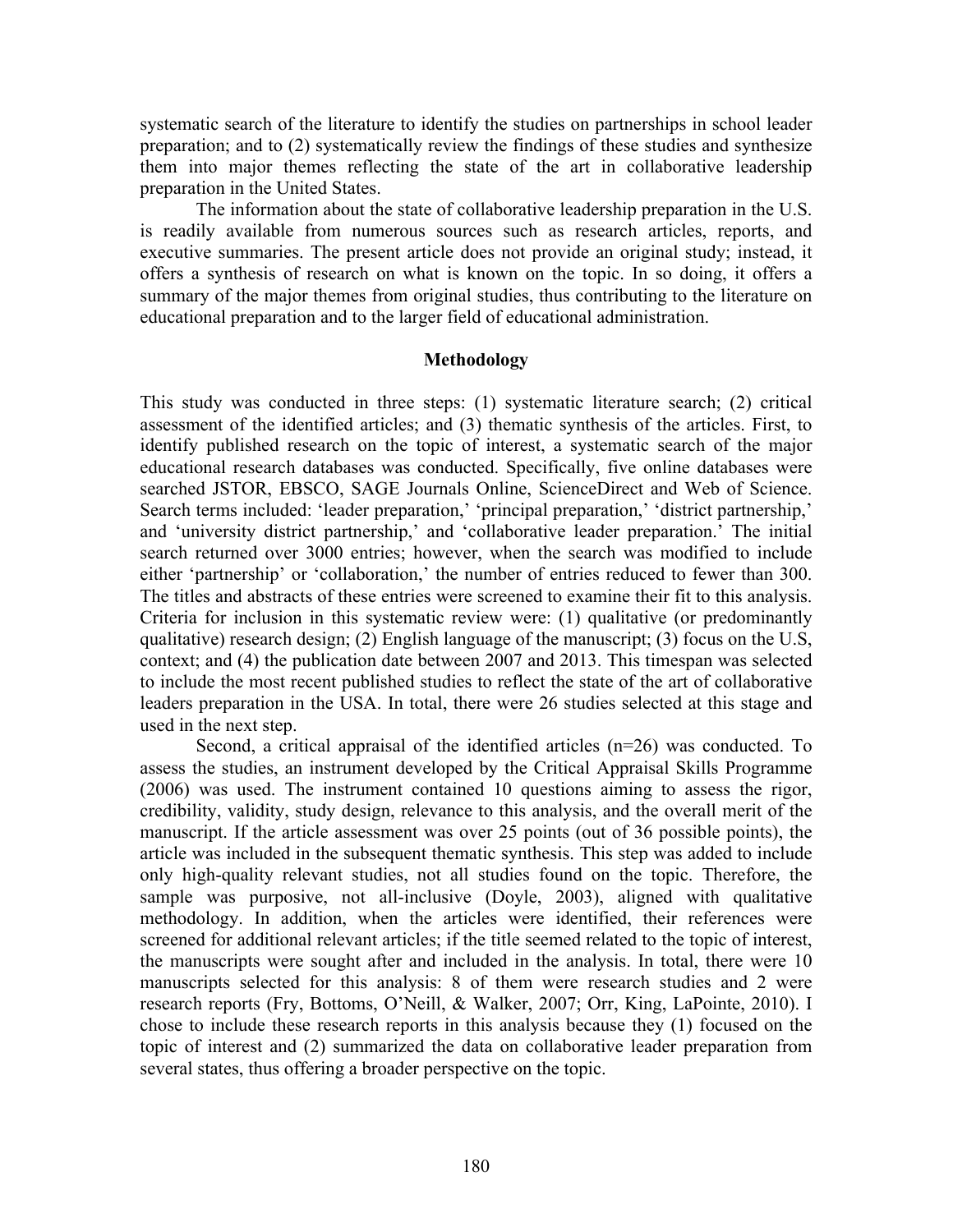Third, thematic synthesis of the selected articles was conducted. I used inductive approach to thematic coding, starting with the data from the original studies, then developing descriptive themes that were close to the original studies, and then abstracting the major themes into the analytical themes. The process followed the steps suggested for the thematic synthesis of qualitative research (Thomas & Harden, 2008). Overall, the theory behind thematic synthesis is examining the primary studies to identify and develop major descriptive and analytic themes (Thomas & Harden, 2008). The body of the analyzed articles was loaded into the ATLAS.ti where the text was coded. For the research articles, the sections titled 'context' and 'findings' or 'results' was coded and used in this analysis. For the research reports, I coded the majority of the text, specifically focusing on the sections devoted to presenting the descriptive and perception data about the topic. Upon the initial coding, the codes were grouped into categories. Then, descriptive themes were developed (presented in the findings section). Finally, descriptive themes were grouped into analytical themes (detailed in discussion).

#### **Findings**

The studies used in this analysis varied greatly in scope and focus (see Table 1). First, the programs ranged from recently introduced to those with over 10 years of existence. Second, the data used by the original studies were collected from different stakeholders (e.g., university-level providers; district-level leaders; program students), thus focusing on different aspects of the topic.

| #              | Authors,<br>Year | <b>Leader Preparation Program(s)</b>  | State(s)      | <b>Data From</b> |
|----------------|------------------|---------------------------------------|---------------|------------------|
| 1              | Goduto,          | 17 preparation programs offered by    | New Jersey    | University-      |
|                | Doolittle,       | the state's universities; statewide   |               | level            |
|                | and Leake        | efforts to improve leader preparation |               | providers        |
|                | (2008)           |                                       |               |                  |
| $\overline{2}$ | Kochan           | 12 preparation programs offered by    | Alabama       | College          |
|                | (2010)           | the state's universities; statewide   |               | deans            |
|                |                  | efforts to improve leader preparation |               |                  |
| 3              | Reames           | Instructional Leadership Program of   | Alabama       | Stakeholders,    |
|                | (2010)           | <b>Auburn University</b>              |               | students         |
| $\overline{4}$ | Reed and         | Principal preparation program of      | Alabama       | University-      |
|                | Llanes           | Auburn University, redesigned as      |               | level            |
|                | (2010)           | partnership with 7 school districts   |               | providers        |
| 5              | Korach           | Blended online program, modified      | Not specified | University-      |
|                | and Agans        | from the innovative classroom-based   |               | level            |
|                | (2011)           | principal preparation program         |               | providers        |

Table 1 *Studies at a Glance*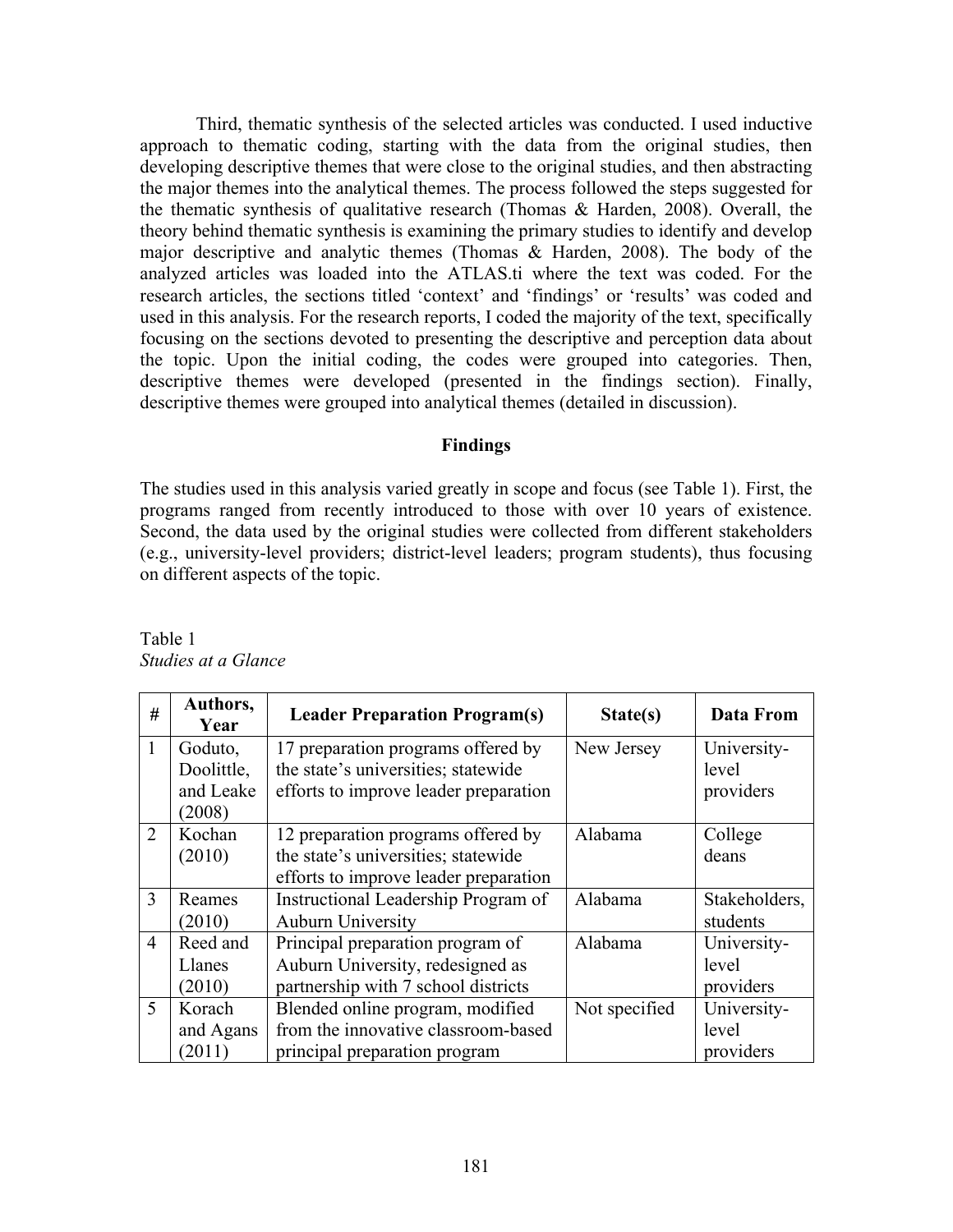| 6              | Sanzo,<br>Myran,<br>and<br>Clayton<br>(2011) | The Futures program [pseudonym], a<br>fine-year project funded by US DoE<br>grant, aimed at developing a the<br>university-school district partnership                                                                           | No specified                                                          | University<br>and district<br>stakeholders,<br>students           |
|----------------|----------------------------------------------|----------------------------------------------------------------------------------------------------------------------------------------------------------------------------------------------------------------------------------|-----------------------------------------------------------------------|-------------------------------------------------------------------|
| $\overline{7}$ | Davis and<br>Darling-<br>Hammond<br>(2012)   | 5 innovative principal preparation<br>programs – described as exemplary<br>university-based programs (unlike)<br>previously examined programs, these<br>programs have existed for over 10<br>years, thus showing clear outcomes) | Mississippi,<br>Connecticut,<br>New York,<br>California,<br>Illinois  | Students,<br>program<br>directors,<br>program<br>description      |
| 8              | Orr<br>(2012)                                | 6 leadership preparation programs<br>based on the district-university<br>collaboration                                                                                                                                           | Massachusetts,<br>Kentucky,<br>Rhode Island,<br>Missouri,<br>Illinois | District and<br>university<br>officials;<br>programs'<br>features |

Third, some studies focused on one specific collaborative program (thus, providing more details about a specific partnership initiative), while others offered a comparative overview of several university-school district partnerships (the broader scope limited the ability to offer many context-specific details pertaining to specific partnerships examined). However, these differences were considered an advantage in this analysis, allowing to compare and combine the perspectives of multiple stakeholders involved in university-school district partnerships and to include more collaborative leader preparation programs in this synthesis.

The two larger research reports (see Table 2) also covered numerous leader preparation programs. However, not being constrained to the word limit of a research article, they offered greater details into leader preparation programs they examined. An additional benefit of including these two reports was their attention to the state regulations and policy implications pertaining to improving school leader preparation in different contexts. Finally, they assessed the quality of the programs examined, thus adding an additional lens of comparison.

| # | <b>Author(s)</b><br>, Year | <b>Report Focus</b>                  | State(s)     | Data from      |
|---|----------------------------|--------------------------------------|--------------|----------------|
|   | Fry,                       | Examination of learning-centered     | Alabama,     | States' leader |
|   | Bottoms,                   | school leadership systems, advocated | Louisiana,   | preparation    |
|   | O'Neill,                   | by the Southern Regional Education   | Maryland (as | programs       |
|   | and                        | Board (SREB) – brief overview of     | exemplary    | (content,      |
|   | Walker                     | progress in 16 southern states       | states)      | description,   |
|   | (2007)                     |                                      |              | assessment)    |

Table 2 *Research Reports at a Glance*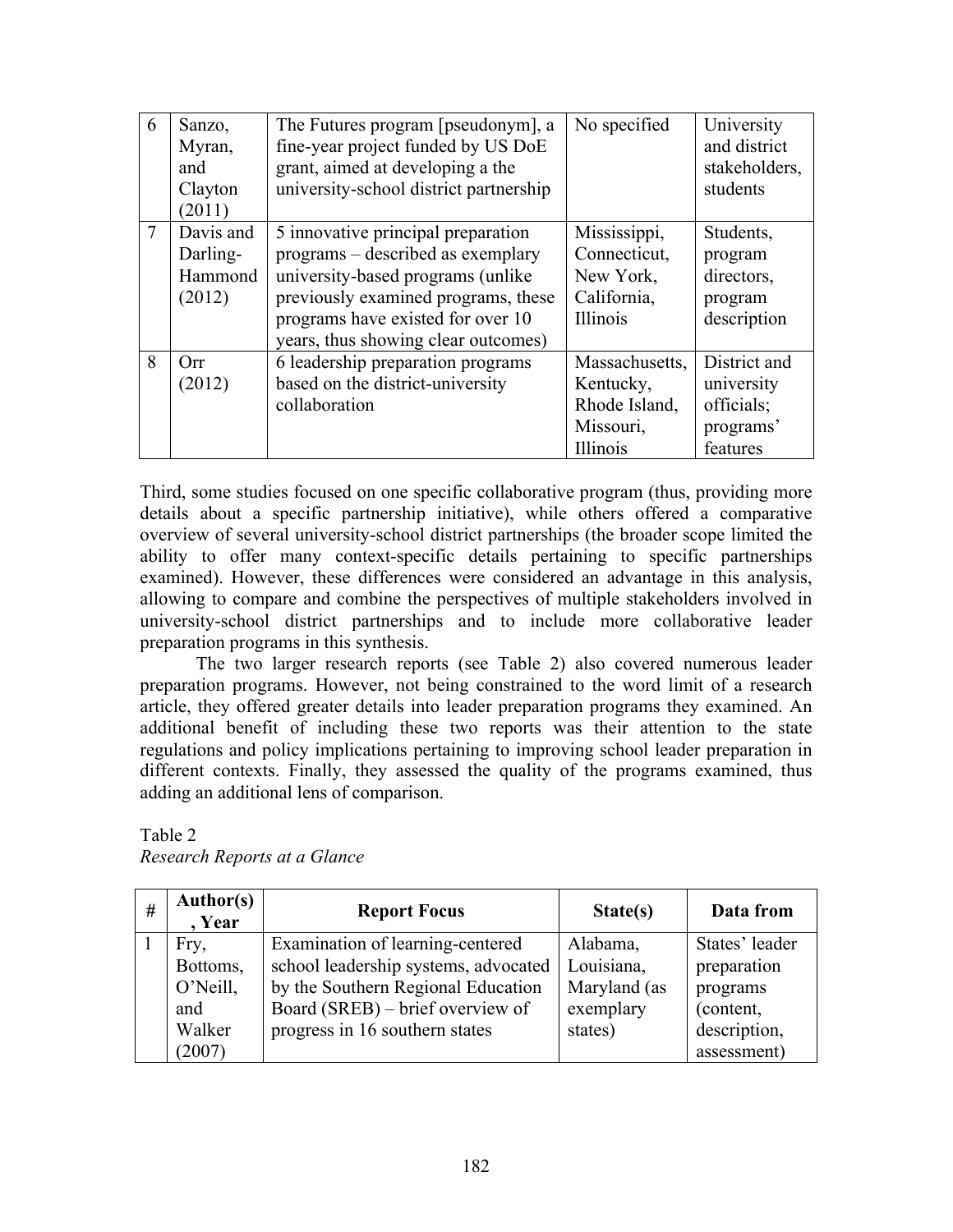| Orr, King, | Case studies of eight urban districts'   | Massachusetts | Program        |
|------------|------------------------------------------|---------------|----------------|
| and        | approaches to developing school          | , Kentucky,   | description    |
| LaPointe   | leaders, followed by the cross-case      | Rhode Island, | and features;  |
| (2010)     | analysis and comparison. Note: one       | Missouri,     | perceptions of |
|            | of the districts was not affiliated with | Illinois      | district and   |
|            | a university.                            | Indiana       | university     |
|            |                                          |               | officials;     |
|            |                                          |               | students       |

## **Major Themes**

Thematic synthesis of these articles and reports yielded seven major themes pertaining to the development and implementation of collaborative leader preparation. They are provided in the remainder of the findings section, along with supporting references.

### **University-School District Collaborations: Driven by Local Initiatives, Guided by State Mandates**

Collaborative efforts of universities and school districts to redesign leader preparation stemmed in response to criticisms about inadequate university programs to prepare effective leaders for modern schools (Sanzo, Myran, & Clayton, 2011) and the expressed necessity to redesign principal preparation to better meet the needs of schools (Fry, Bottoms, O'Neill, & Walker, 2007). One of the key critiques of traditional leader preparation was the disconnect between the theory taught in the preparation programs and practical realities of school districts (Sanzo, Myran, & Clayton, 2011). Thus, collaborative leader preparation programs offered a way to bridge theory and practice (Goduto, Doolittle, & Leake, 2008; Sanzo, Myran, & Clayton, 2011) by preparing students to deal with authentic problems faced by school leaders (Reed & Llanes, 2010). Universities adopted a more inclusive approach to leader preparation by including practitioners to avoid reinventing the same programs that university programs previously exhibited (Goduto, Doolittle, & Leake, 2008). For school districts, this approach was a way to impact university program changes to meet the district's needs (Orr, King, & LaPointe (2010). For universities, it offered an opportunity to expand the program beyond the minimum licensure requirements (Orr, King, & LaPointe, 2010). Notably, in many cases, these collaborations were driven or even mandated by the state policies (e.g., Davis & Darling-Hammond, 2012; Goduto, Doolittle, & Leake, 2008; Kochan, 2010; Reames, 2010; Reed & Llanes, 2010). Furthermore, the states' regulatory policies and regulations about program accreditation, licensure requirements, and professional standards greatly impacted and guided program development and implementation (Fry, Bottoms, O'Neill, & Walker, 2007; Orr, King, & LaPointe, 2010). In summary, although universities and school districts were instrumental in developing and sustaining collaborative partnerships, these efforts were guided and, in some cases, initiated by the state policies and standards set by professional organizations.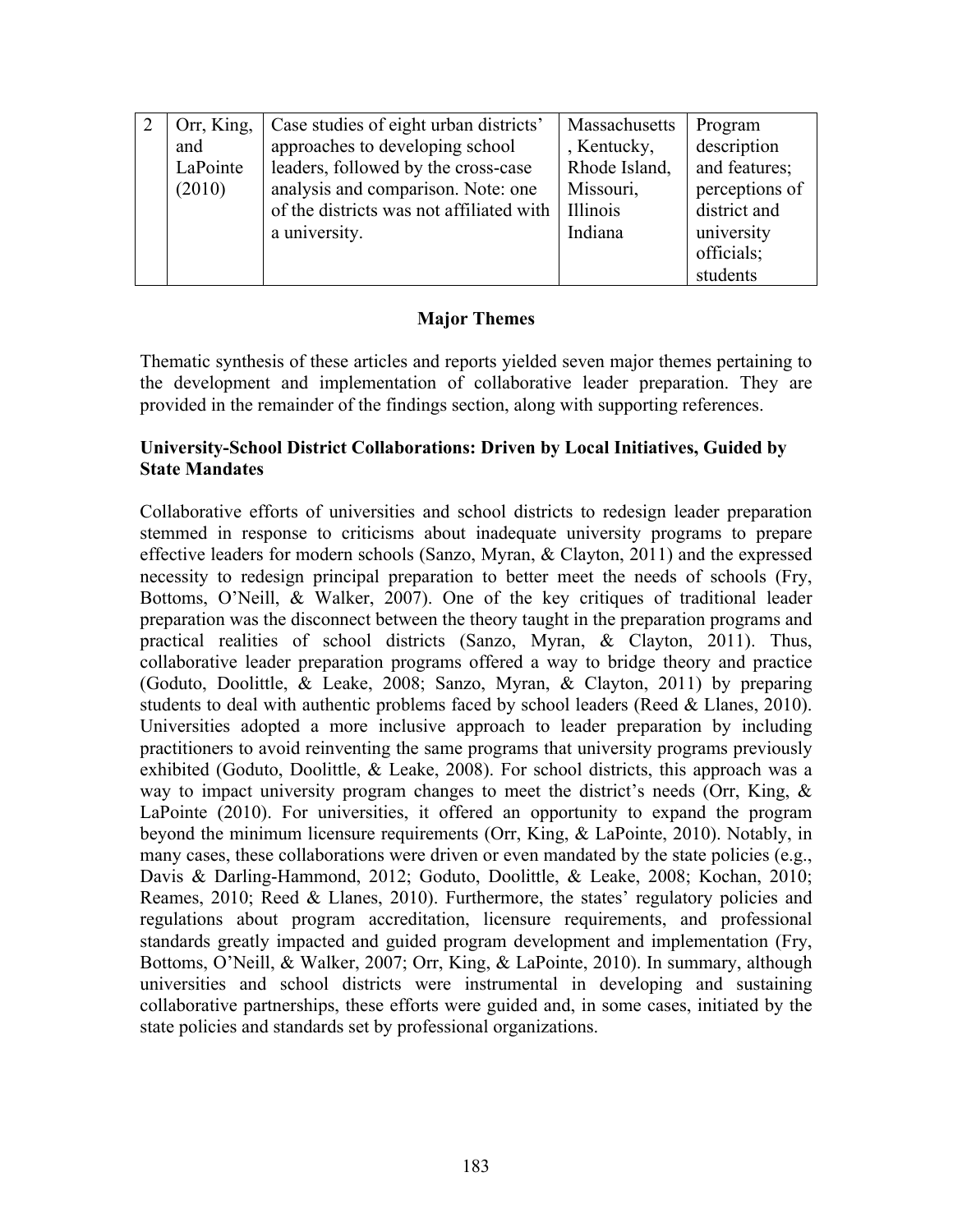## **Content and Implementation: Standards-based, Experiential Activities Aimed at Bridging Theory and Practice**

First and foremost, restructured programs have higher admission standards, rigorous recruitment and selection, and candidates' assessment (Davis & Darling-Hammond, 2012; Orr, King, & LaPointe, 2010). Because of the critiques of the traditional courses, the content of collaborative leader preparation was redesigned (Orr, King, & LaPointe, 2010) to include the focus on data-based decision making (Davis & Darling-Hammond, 2012). Specifically, curriculum was redesigned based on the standards, literature review and the partner school district needs (Orr, 2012; Reames, 2010). In addition, program content included standards-based activities, guided mostly by the ISLLC standards (Davis & Darling-Hammond, 2012; Fry, Bottoms, O'Neill, & Walker 2007; Goduto, Doolittle, & Leake, 2008; Orr, King, & LaPointe, 2010). Also, course integration aimed at connecting theory and practice (Sanzo, Myran, & Clayton, 2011) promoted integrating district-defined competencies in leader preparation courses (Korach & Agans, 2011; Orr, King, & LaPointe, 2010). In addition, contextually relevant activities were encouraged as an effective addition to traditional approaches (Davis & Darling-Hammond, 2012; Sanzo, Myran, & Clayton, 2011).

Experiential learning was regarded as especially important (Orr, King, & LaPointe, 2010). The most valued and effective experiential learning was a lengthy internship (Davis & Darling-Hammond, 2012: Fry, Bottoms, O'Neill, & Walker, 2007), with some districts providing a full-time, paid, one-year internships to their aspiring leaders (Orr, King, & LaPointe, 2010). Other types of experiential learning included learning communities (Goduto, Doolittle, & Leake, 2008); supervision and mentoring (Davis & Darling-Hammond, 2012; Fry, Bottoms, O'Neill, & Walker, 2007; Orr, King, & LaPointe, 2010; Reames, 2010; Sanzo, Myran, & Clayton, 2011); and field-based coaches (Reames, 2010). Instructional methods combined traditional forms of delivery with team teaching (Reames, 2010), online discussions (Korach & Agans, 2011), and novel instructional methods such as think tank activity (Reames, 2010). The overall focus of the program was developing a professional learning community (Reed & Llanes, 2010) to promote lifelong learning.

#### **Practitioner Involvement: Important at All Stages of Collaborative Partnership**

The programs presented in the studies used for this analysis differed in the level of practitioner involvement. Typically, university leaders involved practitioners in:

- a. Developing program admission criteria (Fry, Bottoms, O'Neill, & Walker 2007; Orr, King, & LaPointe, 2010; Reames, 2010);
- b. Curriculum development (Goduto, Doolittle, & Leake, 2008; Orr, King, & LaPointe, 2010);
- c. Selecting candidates (Davis & Darling-Hammond, 2012; Fry, Bottoms, O'Neill, & Walker, 2007);
- d. Teaching some classes on partner school campuses (Reames, 2010);
- e. Serving on the committees and advisory councils (Fry, Bottoms, O'Neill, & Walker, 2007; Reed & Llanes, 2010); and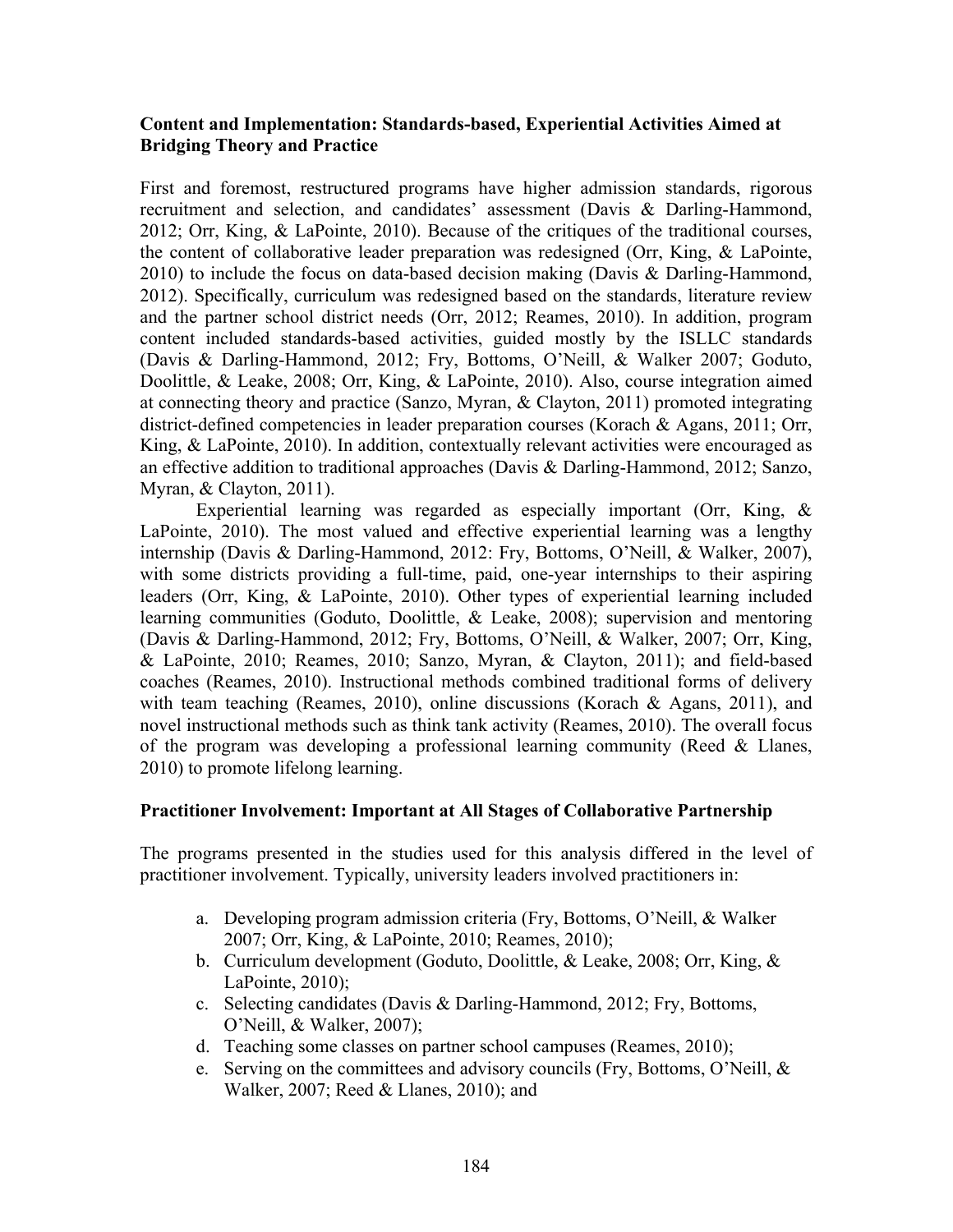f. Providing mentoring and internship opportunities (Davis & Darling-Hammond, 2012; Sanzo, Myran, & Clayton, 2011)

The level of district involvement generally depended on the interest of the district leadership in the collaborative work and on the initial agreements between the university and the district.

# **Successful Collaborative Partnerships: Prioritizing Trust, Relationship-building, and Program Ownership**

As with any collaborative effort, university-school district partnerships should be based on trust and clear and frequent communication of the partnering sides (Goduto, Doolittle, & Leake, 2008; Reames, 2010). Notably, good long-standing previous relationships of university staff with school personnel were critical for the partnership (Davis & Darling-Hammond, 2012; Kochan, 2010; Reames, 2010; Reed & Llanes, 2010), Sanzo, Myran, & Clayton, 2011). Furthermore, different types of relationships (Orr, 2012) should be sustained; specifically, inter-organizational (between districts and universities); intraorganizational (between the program and other district units); and intra-organizational (between the program and other university units). Developing a sense of shared ownership was considered an effective approach to increase partnership sustainability (Goduto, Doolittle,  $\&$  Leake, 2008; Reed  $\&$  Llanes, 2010). Finally, the involvement and support of university and school-level leadership and support from the state department of education were crucial to the success of such collaborative work (Kochan, 2010).

# **Barriers to Implementation: Time Management, Lack of Support, and Fiscal Challenges**

Challenges to effective development and implementation of university-school district partnership came from the university, school district, and external sources. University and school-level leaders were concerned about increased workload and time management (Reed & Llanes, 2010; Sanzo, Myran, & Clayton, 2011); staff and leadership turnover and related staffing issues (Orr, King, & LaPointe, 2010; Orr, 2012; Reed & Llanes, 2010); the lack of administrative support, and the lack of clarity about what to expect (Kochan, 2010). In addition, partnerships were vulnerable to the university and school district politics (Korach & Agans, 2011). Although leaders' initial apprehension and resistance to change were alleviated (Kochan, 2010; Sanzo, Myran, & Clayton, 2011), later stages of program functioning included partnership-related issues such as adding new partners (Reed & Llanes, 2010) and financial challenges (Davis & Darling-Hammond, 2012; Orr, King, & LaPointe, 2010).

# **Collaborative Programs' Successes: Perceived as More Effective in Preparing Effective Leaders**

Although in most cases it was too early to assess the real impact of this redesigned form of leader preparation on the graduates and the schools they lead, early evidence is generally positive and promising. Compared to traditional leader preparation, these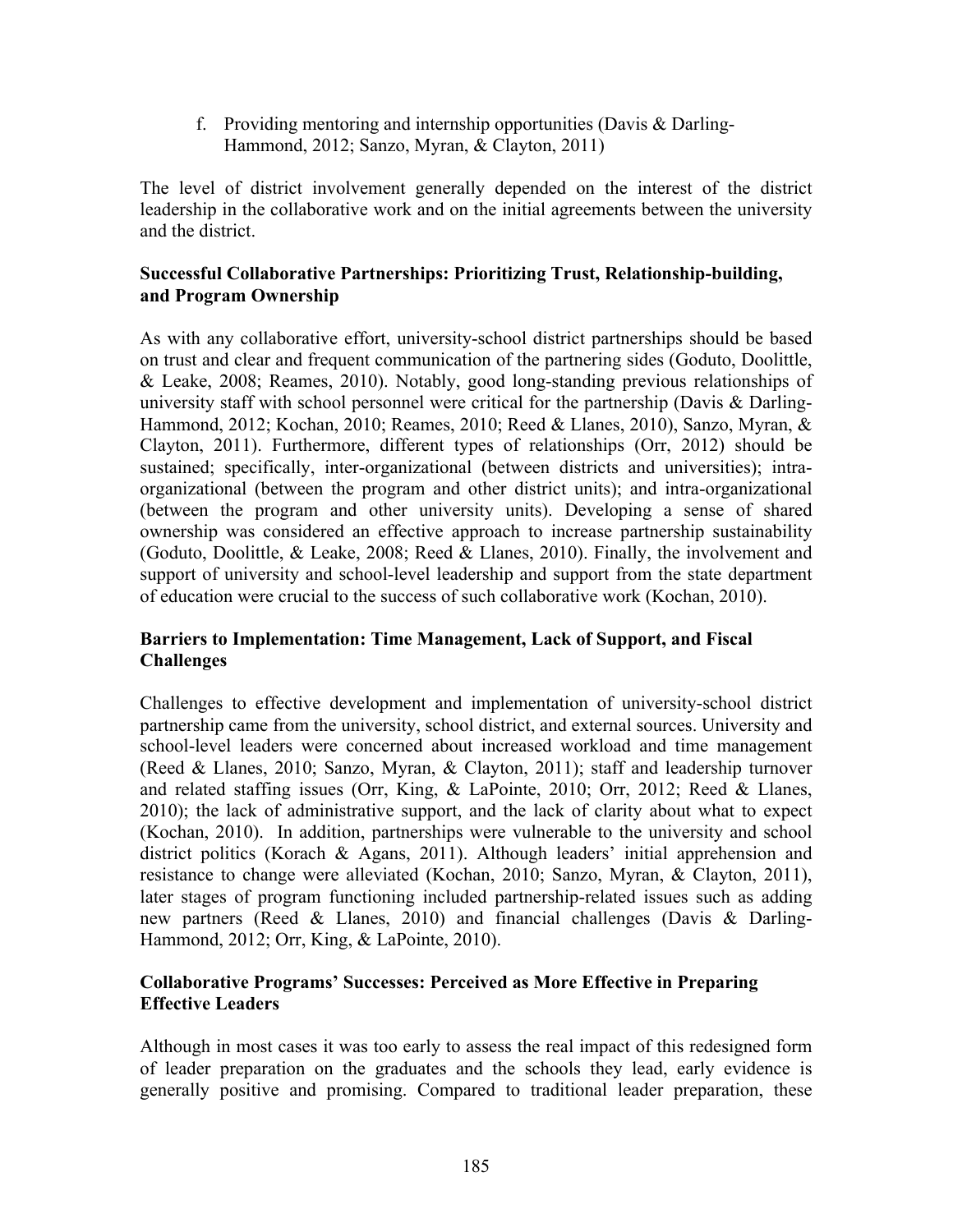programs are believed to offer better or improved leader preparation (Davis & Darling-Hammond, 2012; Orr, King, & LaPointe, 2010). Additionally, these programs consistently receive more positive student feedback and higher ratings (Davis & Darling-Hammond, 2012; Sanzo, Myran, & Clayton, 2011). Most importantly, the graduates of exemplary partnership programs have higher administrative employment rates upon graduation, higher rates of passing the state licensure assessment, and improve the schools they lead (Davis & Darling-Hammond, 2012). Furthermore, research points out direct and indirect educational and organizational benefits: more highly qualified applications; district learning; and benefits for the universities (Orr, King, & LaPointe, 2010). Yet, these successes should be considered with caution, not assuming that they automatically apply to all collaborative partnerships, especially given their contextspecific nature that does not allow to combine them all in one category.

## **The Lessons Learned: Importance of Partnering; Building Relationships; and Connecting Program Content to the Districts' Realities**

Overall, the main learning from implementing such partnership is the importance of both sides to the success of the collaborative initiative. The success of these programs emphasizes the critical role of practitioners in redesigning leader preparation (Goduto, Doolittle, & Leake, 2008; Reames, 2010; Reed & Llanes, 2010). Universities and districts should draw on their areas of expertise to benefit the partnership initiative (Orr, King, & LaPointe, 2010). Furthermore, building strong relationships is key to the initiative's success (Orr, King, & LaPointe, 2010; Reames, 2010; Reed & Llanes, 2010). Given the importance of funding to sustain the program, there is a need to look for other funding sources to fund integral components of the programs (Orr, King, & LaPointe, 2010). Also, the general consensus was that effective programs focus on collaboration, are problem or project-based; and concentrate on real-life problems (Korach & Agans, 2011; Sanzo, Myran, & Clayton, 2011). Finally, it is important to involve external reviewers (Goduto, Doolittle, & Leake, 2008; Kochan, 2010; Reames, 2010; Reed & Llanes, 2010) and to evaluate these programs to identify the areas in need of improvement (Korach & Agans, 2011; Orr, King, & LaPointe, 2010)

#### **Discussion and Conclusion**

Descriptive themes reflected predominantly optimistic view of collaborative leader preparation. Although the barriers and challenges were acknowledged, the promise of better-prepared leaders who will improve schools and increase student achievement outweigh the concerns. In the remainder of this paper, I will present five major analytical themes pertaining mainly to the sustainability of the initial success of such collaborative leader preparation programs that were developed based on the description of the sample of such programs (and most of them were considered effective) in the analyzed articles and reports. The majority of published work on university-school district collaborative initiatives to leader preparation is positive about these redesigned programs, hopeful about their promised successes. I aim to contribute to this dialogue by pointing some troubling aspects of such collaborative approach.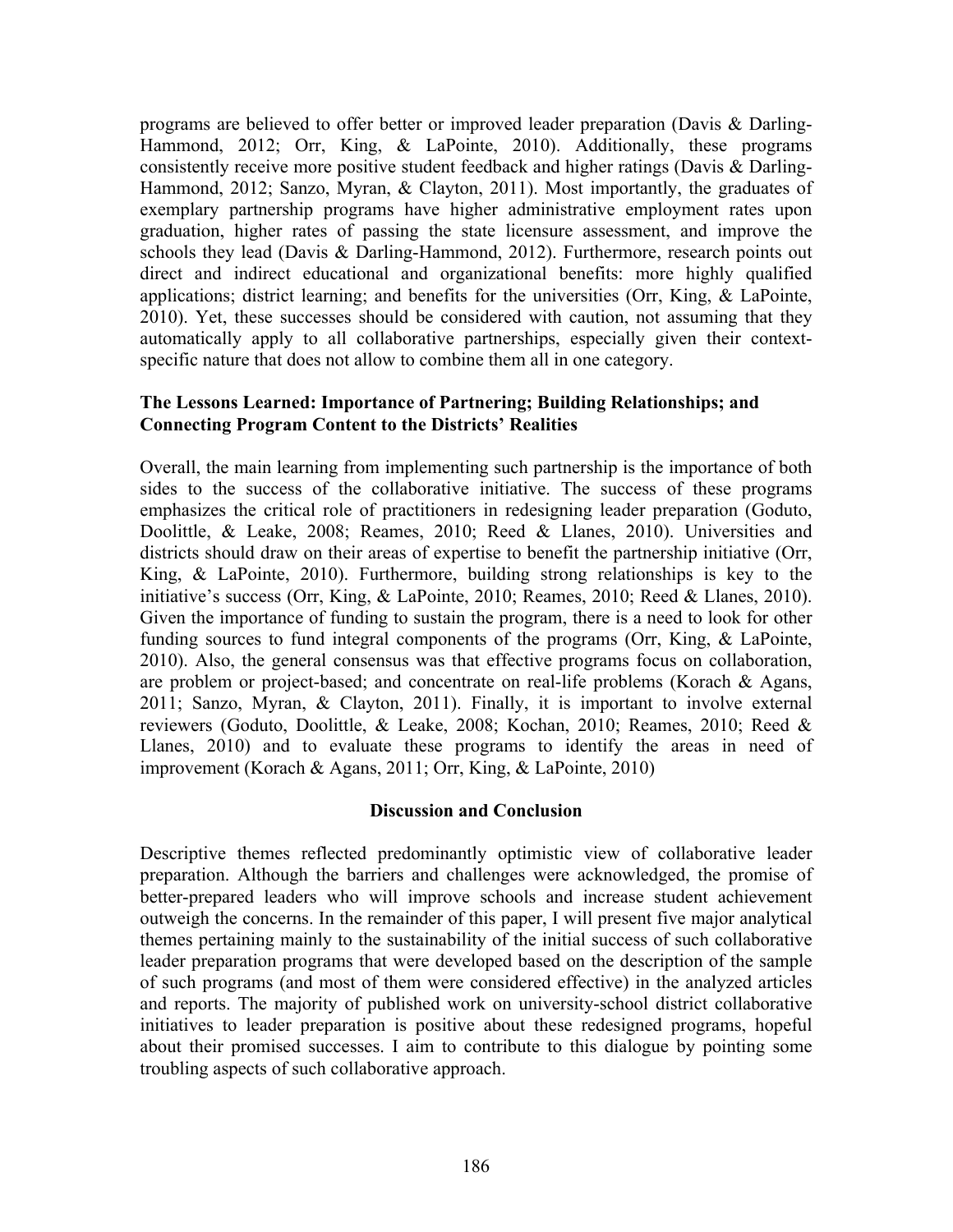## **Vulnerabilities of Collaborative Programs: Strong Dependence on State Policies and Leadership Support**

Research indicates that the majority of these programs were initiated in response to the state policies demanding the inclusion of districts in leader preparation. This aspect is important to keep in mind because if the state policy changes, it may be detrimental to these programs that depend on state support. Furthermore, the success of the collaborative approach is grounded in the support of the university-level and district-level leaders. Thus, if one side loses an interest, or if leader turnover is high (which is the case for most school districts around the country), the impact on the leader preparation program will be noticeable, and, most likely, detrimental.

## **Sustainability Concerns in the Era of Limited Finding**

Another concern mentioned by all studies examined for this analysis is the lack of funding to support all the effective components of collaborative leader preparation programs (e.g., mentoring, coaching, paid full-time internships). The state, US DoE, or professional organization grants initially fund most of these collaborative initiatives. However, the question remains—how to fiscally keep the program when the grant is over? Financial concerns are especially important nowadays, in an era of funding cuts. Some researchers suggest looking for alternative funding sources. However, those may not be readily available to poor local school districts. On the other hand, if trimming the budget would mean that these programs would have to drop their most costly program components (e.g., internships, mentoring), it is questionable if the program will be able to graduate the candidates as well prepared without these essential components.

## **Keeping up the Good Work after the Novelty Wears Off**

The majority of these collaborative leader preparation programs are new. Naturally, this aspect makes it hard to assess the real impact and effectiveness of such programs in preparing good school leaders. Even if the initial reports about the successes of these programs are true, there is still a doubt if the good work will continue after the novelty wears off. Given that it has happened to other initiatives in the past, it is plausible to suggest this as a potential outcome. The changes in leadership, introduction of some other new initiative, shifts in mission, vision, and priorities—all of these may cause the decrease in the interest towards these collaborative programs, leading to eventual decay.

## **Dangers in Preparing Leaders Tailored to the Needs of the Specific District**

One of the lauded strong aspects of collaborative leader preparation is tailoring preparation courses to the needs of the specific district. While it has undoubted benefits, it can also be potentially harmful. For example, if the graduate of a leadership program is prepared to the needs of a specific rural school district, it may limit his or her changes to obtain a position is a remote rural school district. Also, if the school district expresses strong preference for hiring principals who went through leadership preparation tailored to this district needs, it may not consider applicants from outside the district, thus limiting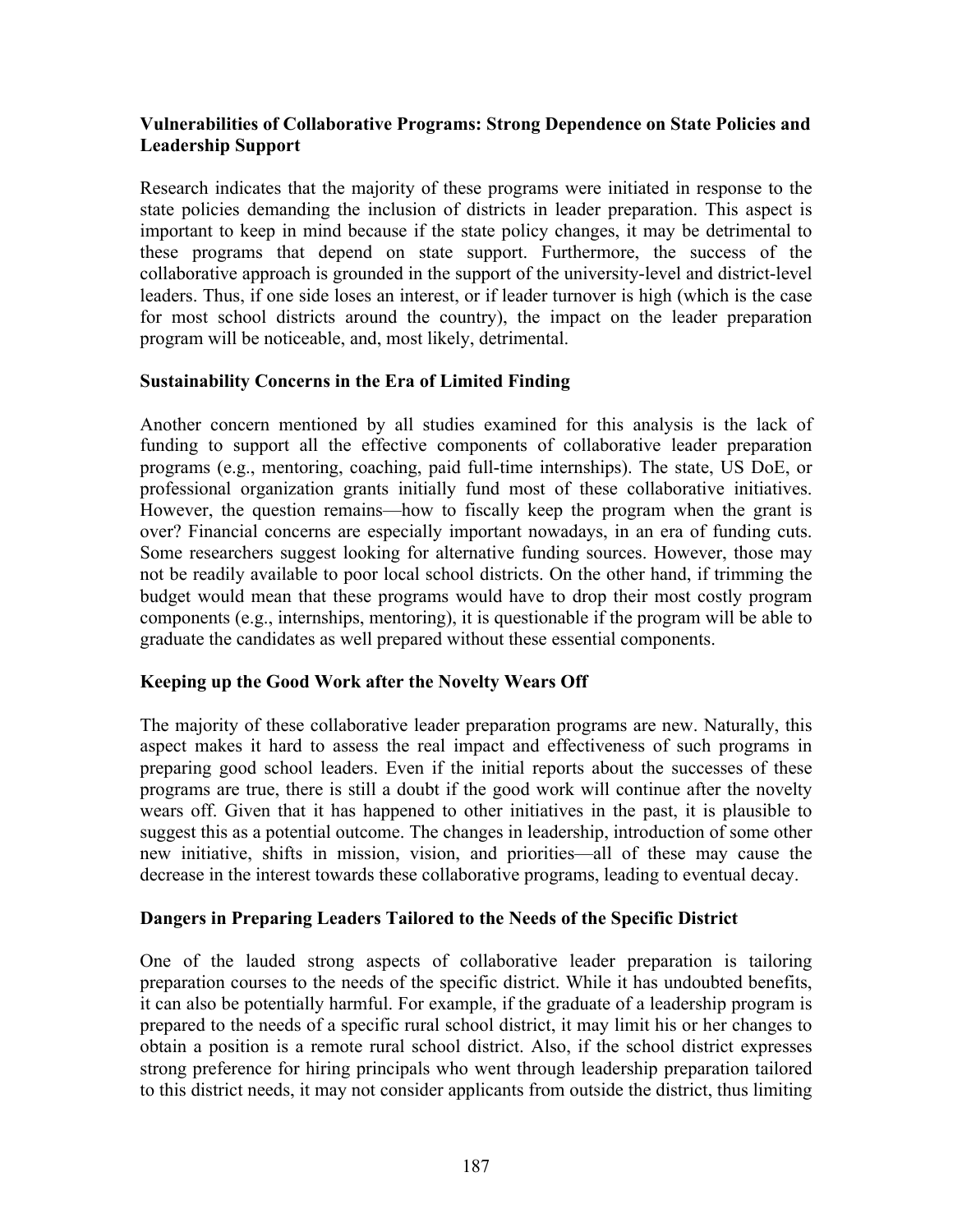the flow of new ideas and approaches associated with hiring people with a different educational background.

## **Moving Online: A New Beginning or an End?**

Offering online and blended courses is becoming more common and accepted. However, it is unclear whether this model of collaborative leader preparation may be moved online without losing the features that make it successful. Specifically, two articles used for this analysis offered dramatically opposite viewpoints on this issue: while for Reames (2010) offering all classes face-to-face was a clear benefit that strengthened the program, Korach and Agans (2011) explored the option of moving the program to an online blended format. Furthermore, they even suggested that blended delivery alleviated some concerns related to being vulnerable to the university and school district politics. Overall, incorporating virtual learning seems inevitable, given the current trends in higher education.

## **Implications and Conclusion**

The findings of this synthesis of research suggest several major implications for practice, policy, and future research. From the results of this analysis, practitioners will better understand the lessons learned by universities and school districts while implementing collaborative leader preparation program and may use this knowledge in planning and developing their own partnerships. Given that the strong preexisting relationships between school districts and universities were an important requirement, both university and district leaders should focus on building stronger affiliations before developing an official partnership. The policy-makers may learn from this synthesis about the effective components of university-school district partnerships and use this knowledge to guide the development of future educational policies. Finally, the implications for research are manifold, given that this area of educational leadership is constantly evolving. Future research projects may focus on the role of leadership in developing collaborative leader preparation programs; explore additional funding sources; examine the sustainability of such innovative approaches; and study longitudinally the impact of the graduates of such collaborative leader preparation programs on school effectiveness and student achievement.

To sum up, all of the concerns presented in the discussion section are associated with sustaining the initial promise of collaborative school leader preparation as well as the possibility to move to the online delivery. Researchers, practitioners, and policymakers should better examine these aspects. Given that collaborative partnerships are still at their infancy stage, multiple future studies will closely examine different aspects of such programs' design and implementation. Along with the studies used for this analysis, this research synthesis is at the beginning of the discussion around the collaborative approach to preparing future school leaders.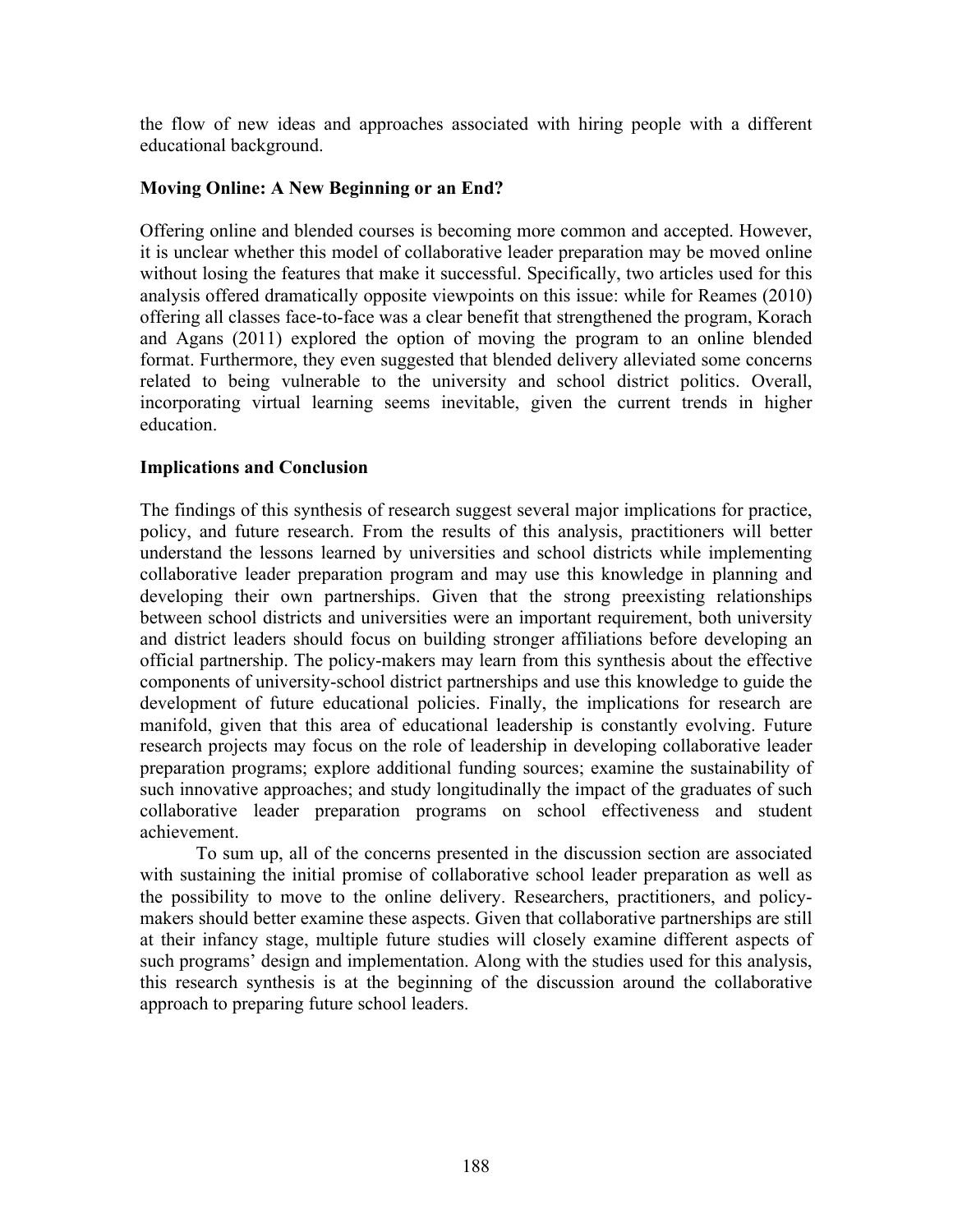#### **References**

- Bradshaw, L., Perreault, G., McDowelle, J., & Bell, E. W. (1997, November). *Evaluating the results of innovative practices in educational leadership programs.* Paper presented at the annual meeting of the Southern Regional Council on Educational Administration, Charleston, SC.
- Choi, C. C., Browne-Ferrigno, T., & Muth, R. (2005, Fall). An exploration of online peer interaction among preparing school leaders. *Educational Leadership and Administration, 17*, 101-114. (ERIC Document Reproduction Service No. EJ795085)
- Cowie, M., & Crawford, M. (2007). Principal preparation—still an act of faith? *School Leadership and Management, 27*(2), 129–146.
- Critical Appraisal Skills Programme (CASP). (2006). *10 questions to help you make sense of qualitative research.* National Health Services, Public Health Resource Unit. Retrieved from http://www.casp-uk.net/wp-content/uploads/2011/11/CASP-Qualitative-Research-Checklist-31.05.13.pdf
- Darling-Hammond, L., LaPointe, M., Meyerson, D., Orr. M. T., & Cohen, C. (2007). *Preparing School Leaders for a Changing World: Lessons from Exemplary Leadership Development Programs.* Stanford, CA: Stanford University, Stanford Educational Leadership Institute. Retrieved from http://seli.stanford.edu or http://srnleads.org
- Davis, S. H., & Darling-Hammond, L. (2012). Innovative principal preparation programs: What works and how we know. *Planning and Changing, 43*(1/2), 25-45.
- Doyle, L. H. (2003). Synthesis through meta-ethnography: Paradoxes, enhancements, and possibilities. *Qualitative Research, 3*(3), 321-344. doi:10.1177/1468794103033003
- Elmore, R. (2000). *Building a new structure for school leadership.* New York: The Albert Shanker Institute.
- English, F., & Papa, R. (2010). *Restoring human agency to educational administration: Status and strategies.* Lancaster, PA: ProActive.
- Farkas, S., Johnson, J., & Duffett, A. (2003). *Rolling up their sleeves: Superintendents and principals talk about what's needed to fix public schools.* New York: Public Agenda.
- Fry, B., Bottoms, G., O'Neill, K., & Walker, S. (2007). *Challenge to lead series: Schools need good leaders now: State progress in creating a learning-centered school leadership system.* Atlanta, GA: Southern Regional Education Board.
- Goduto, L. R., Doolittle, G., & Leake, D. (2008). Forming collaborative partnerships on a statewide level to develop quality school leaders. *Theory Into Practice, 47,* 345- 352. doi:10.1080/00405840802329425
- Hale, E. L., & Moorman, H. N. (2003). Preparing school principals: A national perspective on policy and program innovations. Washington, D.C.: Institute for Educational Leadership and Illinois Educational Research Council.
- Hallinger, P. (2003). Leading educational change: reflections on the practice of instructional and transformational leadership. *Cambridge Journal of Education, 33*(3), 329–351.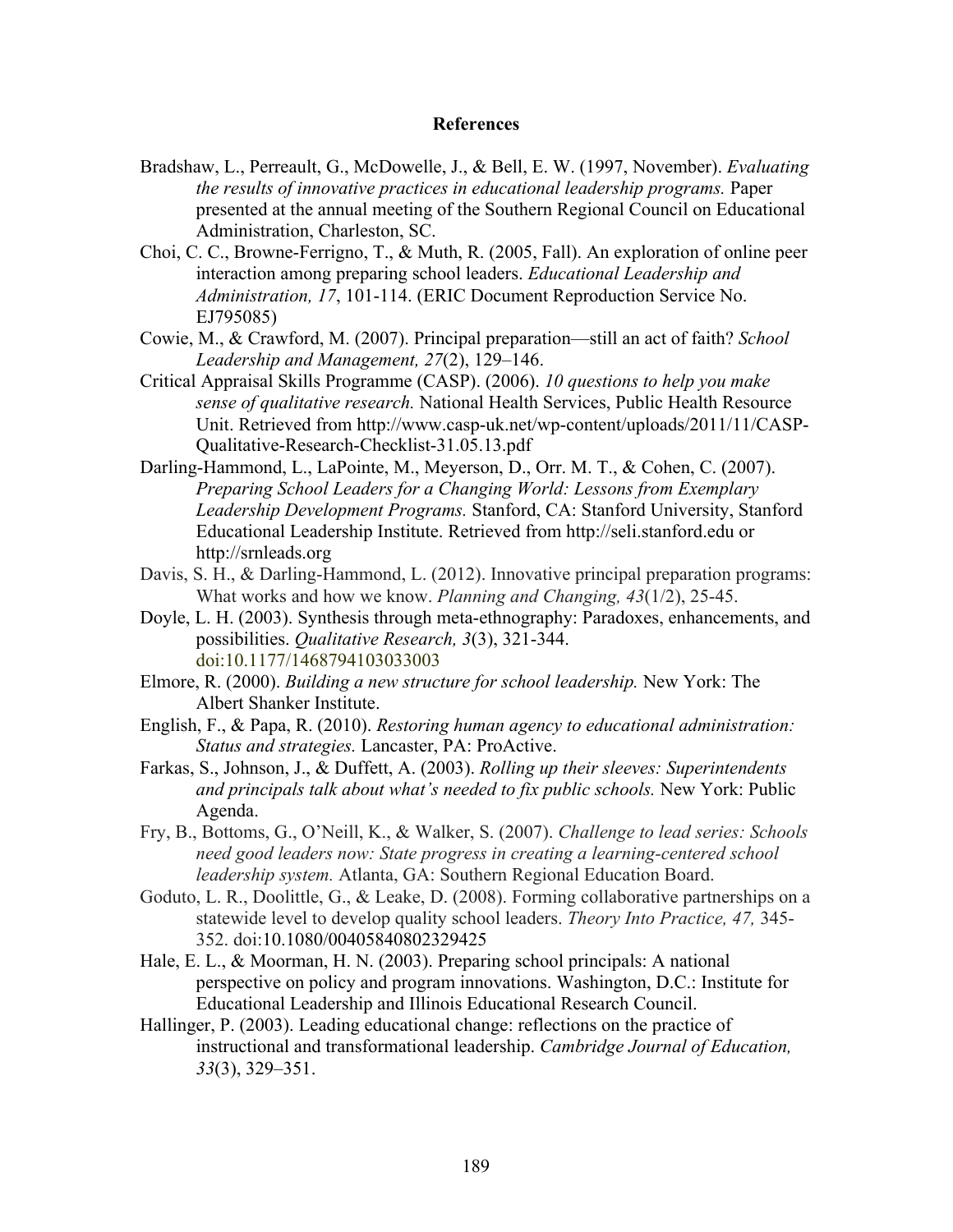- Hess, F. M. (2003). *A license to lead? A new leadership agenda for American schools.*  Washington, DC: Progressive Policy Institute.
- Hess, F. M., & Kelly, A. P. (2005). Learning to lead: What gets taught in principalpreparation programs. *Teachers College Record, 109*(1), 244-274.
- Kochan, F. K. (2010). Educational leadership redesign in Alabama: Deans' perspectives on organizational change. *Journal of Research on Leadership Education, 5*(12), 507-530.
- Korach, S., & Agans, L. J. (2011). From ground to distance: The impact of advanced technologies on an innovative school leadership program. *Journal of Research on Leadership Education, 6*(5), 216-233.
- Lauder, A. (2000). The new look in principal preparation programs. *NASSP Bulletin,*  84(617), 23-28. doi:10.1177/019263650008461703
- Levine, A. (2005). *Educating school leaders.* Washington, DC: Education Schools Project.
- McCarthy, M. (2008, December 14). Prologue to challenging the present, creating the future, in: NCPEA *Crediting the Past, Challenging the Present, Creating the Future.* Available online at: http://cnx.org/content/m12946/latest/
- Militello, M., Gajda, R., & Bowers, A. J. (2009). The role of accountability policies and alternative certification on principals' perceptions of leadership preparation. *Journal of Research on Leadership Education, 4*(2), 30-66.
- Mohn, C., & Machell, J. (2005). Reconceptualizing school leader learning: Blurring the lines between staff development and university-based principal preparation programs. *Planning and Changing, 36*(1-2), 120-127.
- Murphy, J., Moorman, H. N., & McCarthy, M. (2008). A framework for rebuilding initial certification and preparation programs in educational leadership: Lessons from whole-state reform initiatives. *Teachers College Record, 110*(10)*,* 2172-2203.
- Orr, M. T. (2006). Mapping innovation in leadership preparation in our nation's schools of education. *Phi Delta Kappan, 87*(7), 492-499.
- Orr, M. T. (2011). Pipeline to preparation to advancement: Graduates' experiences in, through, and beyond leadership preparation. *Educational Administration Quarterly, 47*(1), 114–172. doi:10.1177/0011000010378612
- Orr, M. T. (2012). When districts drive leadership preparation partnerships: Lessons form six urban district initiatives. *AASA Journal of Scholarship and Practice, 9*(3), 3- 17.
- Orr, M. T., King, C., LaPointe, M (2010). *Districts developing leaders: Lessons on consumer actions and program approaches from eight urban districts.* New York, NY: The Wallace Foundation. Retrieved from www.wallacefoundation.org
- Reames, E. (2010). Shifting paradigms: Redesigning a principal preparation program's curriculum. *Journal of Research on Leadership Education, 5*(12), 436-459.
- Reed, C., & Llanes, J. R. (2010). Raising standards for tomorrow's principals: Negotiating state requirements, faculty interests, district needs, and best practices. *Journal of Research on Leadership Education, 5*(12), 391-417.
- Roach, V., Smith, L. W., Boutin, J. (2011). School leadership policy trends and developments: Policy expediency or policy excellence? *Educational Administration Quarterly, 47*(1), 71–113. doi:10.1177/0011000010378611